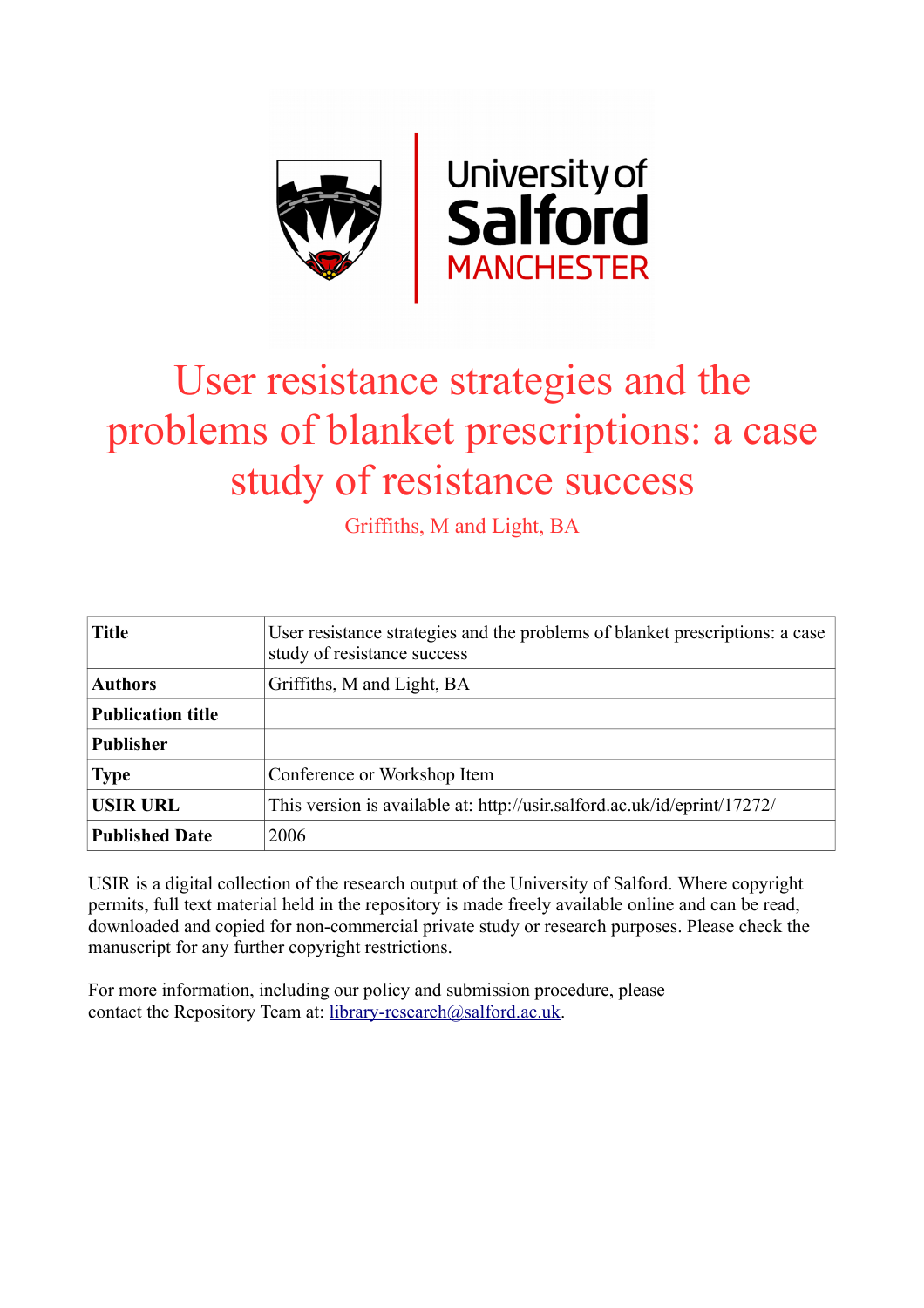## USER RESISTANCE STRATEGIES AND THE PROBLEMS OF BLANKET PRESCRIPTIONS: A CASE STUDY OF RESISTANCE SUCCESSES

Griffiths, Marie, University of Salford, Information Systems Institute, Maxwell Building, Salford, M5 4WT, UK, m.griffiths@salford.ac.uk

Light, Ben, University of Salford, Information Systems Institute, Maxwell Building, Salford, M5 4WT, UK, b.light@salford.ac.uk

#### Abstract

*There is a growing body of research on resistance in IS projects, a good deal of which focuses on strategies for overcoming resistance. However, within this strand of research, it appears that there is a 'blanket prescription' approach that does not account for diversity in resistance reasoning. We offer a qualitative study of the response of diverse actors to a pilot of a custom developed client tracking information system, which brought about diverse covert and overt resistance activities. This empirical research is used to explore the heterogeneous user and how such a 'blanket prescription' to avert organisational-wide resistance went wrong and how resistance succeeded. This paper aims to contribute to the body of existing literature on IS user resistance by emphasizing the injurious continuous error of excluding such constructs as the heterogeneous user within user resistance research.* 

*Keywords: User Resistance, User Participation, Organisational Change, Strategic Management of Systems Development.* 

#### **1 INTRODUCTION**

The issue of user resistance is a key strategic consideration in IS projects. Indeed, there has been a significant body of literature examining the complexities of user resistance in IS projects dating back several decades (Keen 1981; Dickson and Simmons 1970). Attention has been given to the reasons for resistance and strategies to resolve this phenomenon yet there is still no widespread conformity on how to successfully tackle this continuing issue (Hirschheim and Newman 1988). Whilst emphasis has been placed on investigating the link between user acceptance and user resistance (Davis 1989; Venkatesh et al 2003; Delone and McLean 1992; Wong and Tate 1994), much of this work ignores (or turns a blind eye) to the heterogeneous, situated nature of users (Lamb and Kling, 2003) and with that the further nuance of system purpose (Jiang et al 2000). Additionally there is a lack of attention to the potential tensions between different users affected by the development and implementation process which if addressed would focus the lens somewhat upon the heterogeneous user (Markus 1983, and Wong and Tate 1994). Yet, it seems reasonable to highlight that users reactions, intentions and behaviour may differ if a system type is mandatory, voluntary, hedonic and based on user characteristics such as level within any given organisational hierarchy (Marakus and Hornik 1996; Barki and Huff 1985; van der Heijden 2004; Jiang et al 2000; Butler and Fitzgerald 1997). With this in mind, our study is concerned with the idea that organisational actors involved in technological change are not a homogeneous group but rather a group of users belonging to distinct groupings, each with their own organisational agendas, personal agendas and societal worldviews. In this paper, against a backdrop of user resistance in an IS context, we aim to explore this further by drawing upon a case study of a pilot of a custom developed customer relationship management system. In doing this we point to the need to consider the *heterogeneous resistant user* and how a blanket prescription based strategy for overcoming resistance simultaneously proved problematic for change agents whilst it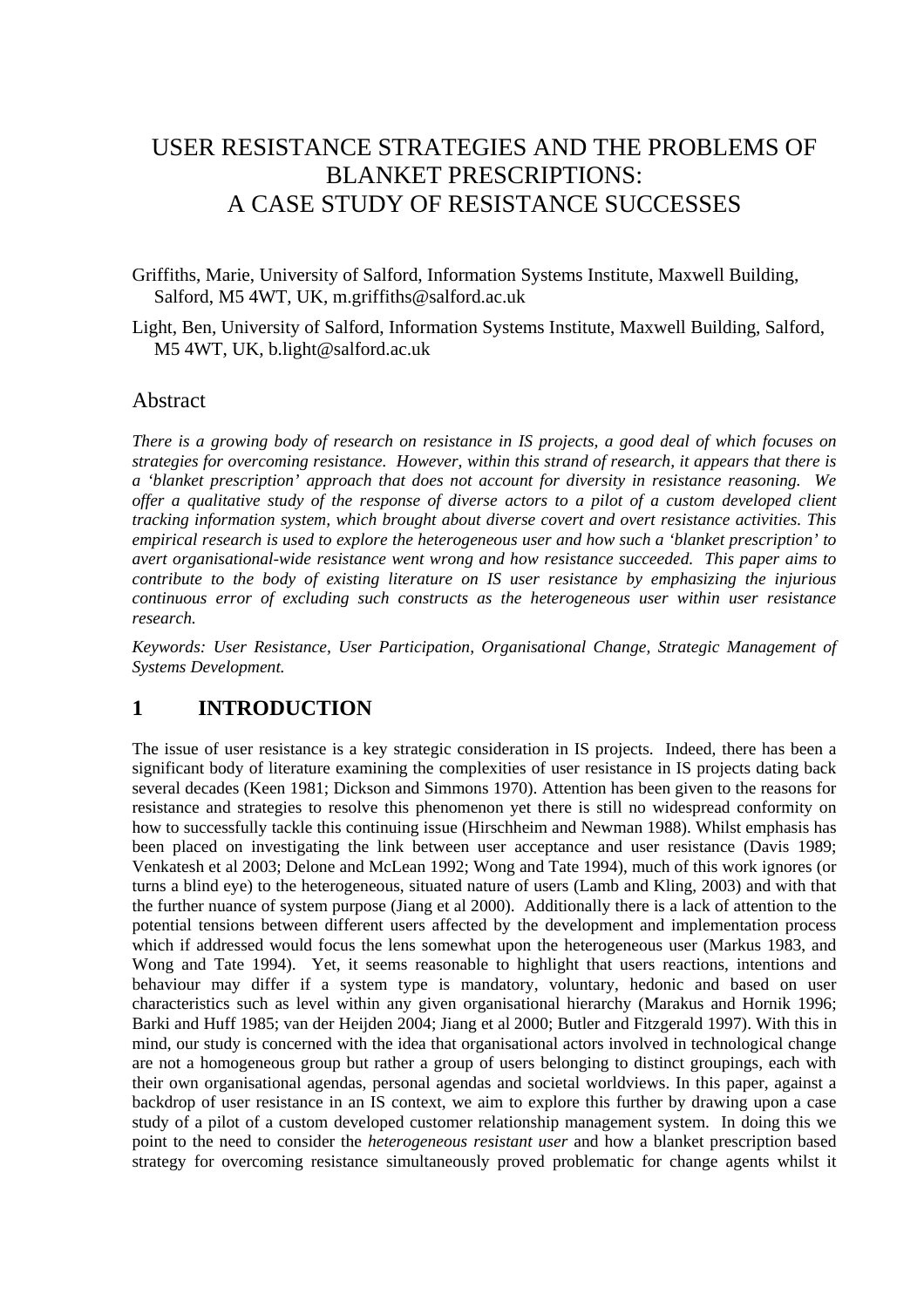became a conduit for successful resistance for various organisational actors. The paper opens by briefly considering the nature of user resistance within an IS context. This exploration was edifying in highlighting some problems and limitations of the resultant 'blanket prescription' strategies designed for overcoming resistance, and these failings are further discussed. In the following section we present an interpretation of the findings from a case study of the responses of diverse actors involved in an IS pilot project which brought about diverse covert and overt resistance activities. Finally conclusions are drawn which centre on providing insights into why a 'blanket prescription' strategy to avert organisational-wide resistance went wrong and how user resistance succeeded. In sum, we argue this is because the generic, prescriptive strategy for overcoming resistance deployed by the Managing Director (MD) did not account for the diversity in resistance strategies employed by various organisational actors.

## **2 USER RESISTANCE AND INFORMATION SYSTEMS**

Users of IS often respond in different ways to technological changes (Dickson and Simmons 1970), ranging from total rejection, to a moderate rejection of some of its functionality (Markus 1983; Doolin 2004), demonstrated resistance (Hirschheim and Newman 1988), passive resistance (Marakas and Hornik 1996), or reluctant begrudging acceptance (Brown et al 2002; Jiang et al 200). Resistance is therefore a reaction or a symptom (Hirschheim and Newman 1988), an indicator of users attempting to realign the change process, and if it is not considered it can undermine the system implementation efforts and result in failure. In a general context, resistance can be understood as the intentional acts of commission or omission that defy the wishes of others (Ashforth and Mael 1998; Newman 1989). More specifically, in an organisational context, we can view resistance as the activities or intentions through which those in organisations seek to oppose official and unofficial forms of control (Gabriel 2000, Newman 1989, Marakas and Hornik 1996). In an IS context, this might be exemplified as the negative behaviour of system users that may prevent system designers achieving their objectives and, ultimately, system implementation (Markus, 1983).

The study, and practice of, user resistance is diverse in nature, as we shall now explore further. Some recognise that any resistant behaviour to IS which exhibits itself in *overt* manner (Marakas and Hornik 1996; Keen 1981; King and Anderson 1995; Newman 1989) is generally thought to be dysfunctional (Newman 1989) motivated by crime or personal gain (Hirschheim and Newman 1988) oral defamation, refusal to use the system (Martinko et al 1996) and involves active sabotage and destruction of hardware (Martinko et al 1996). Marakas and Hornik (1996) further argue that users may engage in destructive behaviour in an attempt to regain a control over their environment so that they are not at the mercy of the new technology. Others recognise that resistant behaviour to IS can be passive and *covert* (Lauer and Rajagopalan 2003; Marakas and Hornik 1996; King and Anderson 1995). Here, the passive resister may resentfully accept the system, customising working practices, silently scheming to conspire in its downfall with a hidden agenda (Moyniham 2002). They may exhibit acceptance like behaviour and use this to mask acts of resistance. These styles of resistance are hard to detect (Newman 1989). Users may reluctantly accept (Brown et al 2002), divert and challenge imposed systems and rules (Doolin 2004), and purposely use a system in a minimal fashion (Martinko et al 1996). Thus, resistance can be overt and covert, active and passive.

The debate whether user resistance is either a positive or a negative construct is ongoing within the IS community (Friedman and Cornford, 1989; Wilson 1999; Grover et all, 1988). Some recognise the concept of resistance as being *functional*, positive, and a legitimate behavioural response to technological change (Hirschheim and Newton 1988), a rational response by a rational user to dysfunctional or flawed technologies that require redesign or restructuring (Davis et al 1992; Martinko et al 1996; Marakas et al 1996)). However is argued that it is also, most usually seen as a negative *dysfunctional* activity that requires eradication or neutralising (Hirschheim and Newman's 1989). As King and Anderson (1995) state, resistance is wholly in the eye of the beholder. The beholder is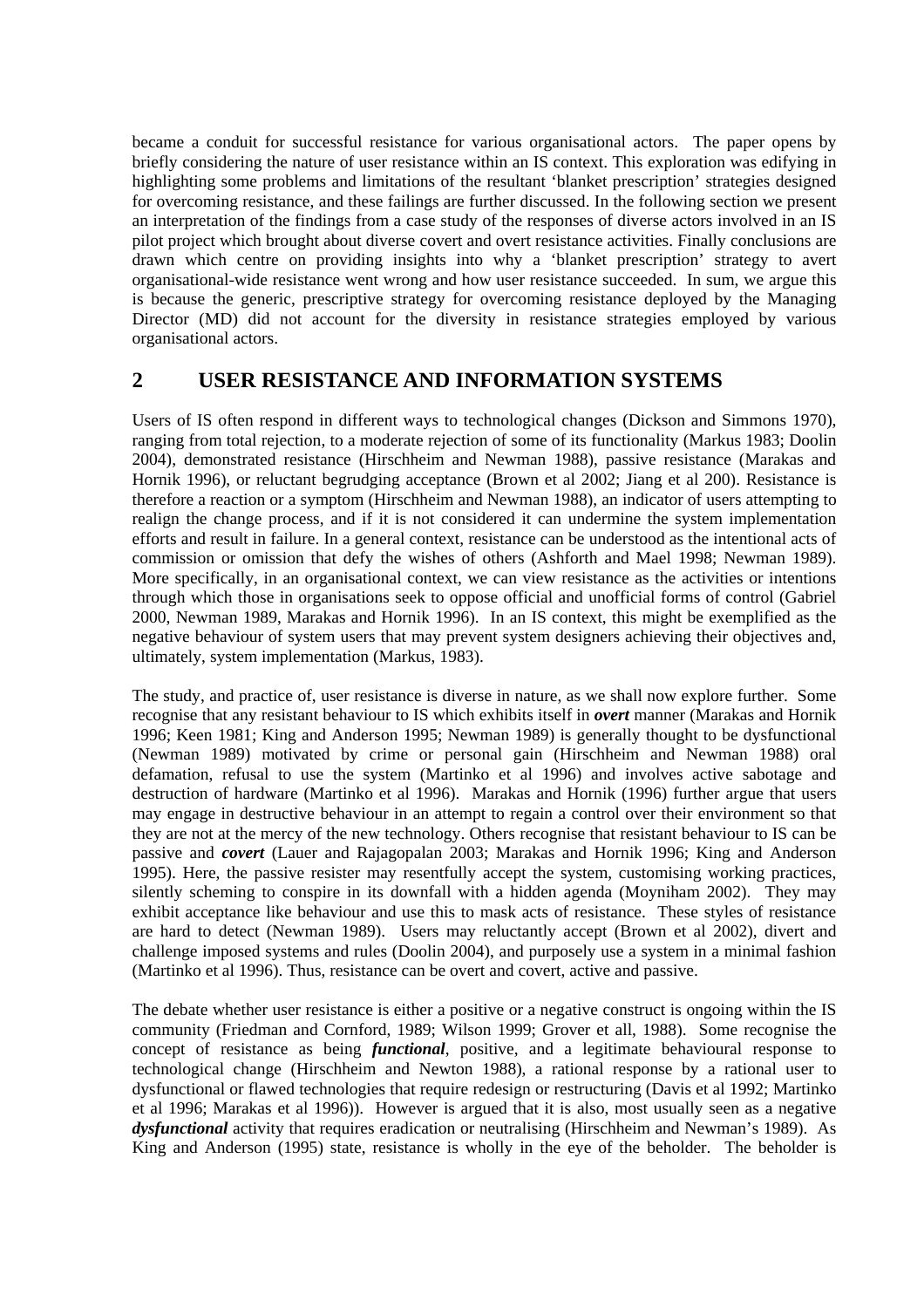usually those trying to deal with resistance, rather than those who are performing it. Resistance is typically seen as a problem of the resistors (Friedman and Cornford, 1989; Grover et all, 1988; Newman 1989) but Lyytinen's (1988) empirical investigation into IS failures is studied from a management viewpoint and Newman (1989) focuses the phenomenon through the IS practitioner viewpoint. Jiang et al (1997) also highlight the importance of taking into account other stakeholders perceptions in IS projects, arguing that 'failures associated with IS development, users and IS professionals do indeed have differing perceptions' (Jiang et all 1997:936). Thus, depending upon the perspective taken, resistance can be seen as functional and dysfunctional. Of course the reasons for the occurrence of resistance are similarly lacking homogeneity, IS related change is argued to embody a lack of familiarity, altering relationships, working patterns, and communication channels threatening perceived status, power and authority (Keen 1981; Grover 1988; Markus and Pfeffer 1983). Also resistance is often a response to the re-distribution of information, the breaking down of established monopolies equating to the dissolution of existing power structures (Keen 1981; Markus 1983 Katz and Kahn 1978), whilst, there is research that focuses upon reasons for resistance, the predominant reason is the resistor's pathological fear of change (Friedman and Cornford, 1989; Selwyn 2003; Hirschheim et all 1988).

Thus, there is a great deal of diversity in the way that resistance is conceptualised and enacted. Where resistance is seen as an issue that needs to be dealt with, then there are various strategies to overcome resistance are deployed. Jiang, Muhanna et al. (2000) report on a variety of strategies that researchers have identified to overcome resistance, which they classify into two groupings: participative and directive. Participative strategies are '*user friendly*' and focus upon training, building support structures, releasing adequate resources; architecting an optimistic environment. The directive strategies are practical '*business driven solutions'* and focus upon financial incentives for use of system, user rights directives, role modifications, power redistribution, top management support, job status modification, and job counselling but ultimately job elimination for those who do not want to learn to use the new system. We have yet to find prescriptions and methods for encouraging resistance! What is noticeable are the generic prescriptions and examples of non-specific guidelines and/or generic solutions for indistinct users (Keen 1981; Markus 1981; Moyniham 2003) with blanket strategies for predicting (Kettinger 2002), pre-empting (Martinko et al. 1996) and over-coming (Keen 1981) resistance. Yet, given so much diversity in the conceptualisation and enactment of resistance – it is overt/covert, functional/dysfunctional, and acted out for a myriad of reasons, then it is surprising that the strategies deployed are not as diverse. With this in mind, we now further investigate the problems of deploying blanket strategies for overcoming diverse acts of resistance, through a case study of a pilot IT project.

## **3 BACKGROUND AND RESEARCH METHODOLOGY**

Our case is an expanding Management Consultancy small to medium enterprise 'Jarman<sup>1</sup>' that at the time of this investigation was experiencing an accelerated growth, the company quadrupled in size, expanding from two-sites to a six-site operation with a national UK coverage. ICT investment was seen as a significant strategic issue - to support the expanding organisation. The IT project we discuss here concerns the pilot of a custom, in-house developed application to support and monitor the progress of a client through their process of mentoring and networking. This work is part of a wider case study of user resistance within the same organisation (Craig-Smith, 1990; Walsham 1995). We chose the single case approach as we agree with Darke et al's (1998) view that single cases allow researchers to investigate phenomena in depth in order to provide rich description and understanding. For this part of the case study, multiple techniques of data collection were used, the most predominant being participant and non-participant observation and formal and informal interviews. One of the

l

<span id="page-3-0"></span> $1$  to pseudonym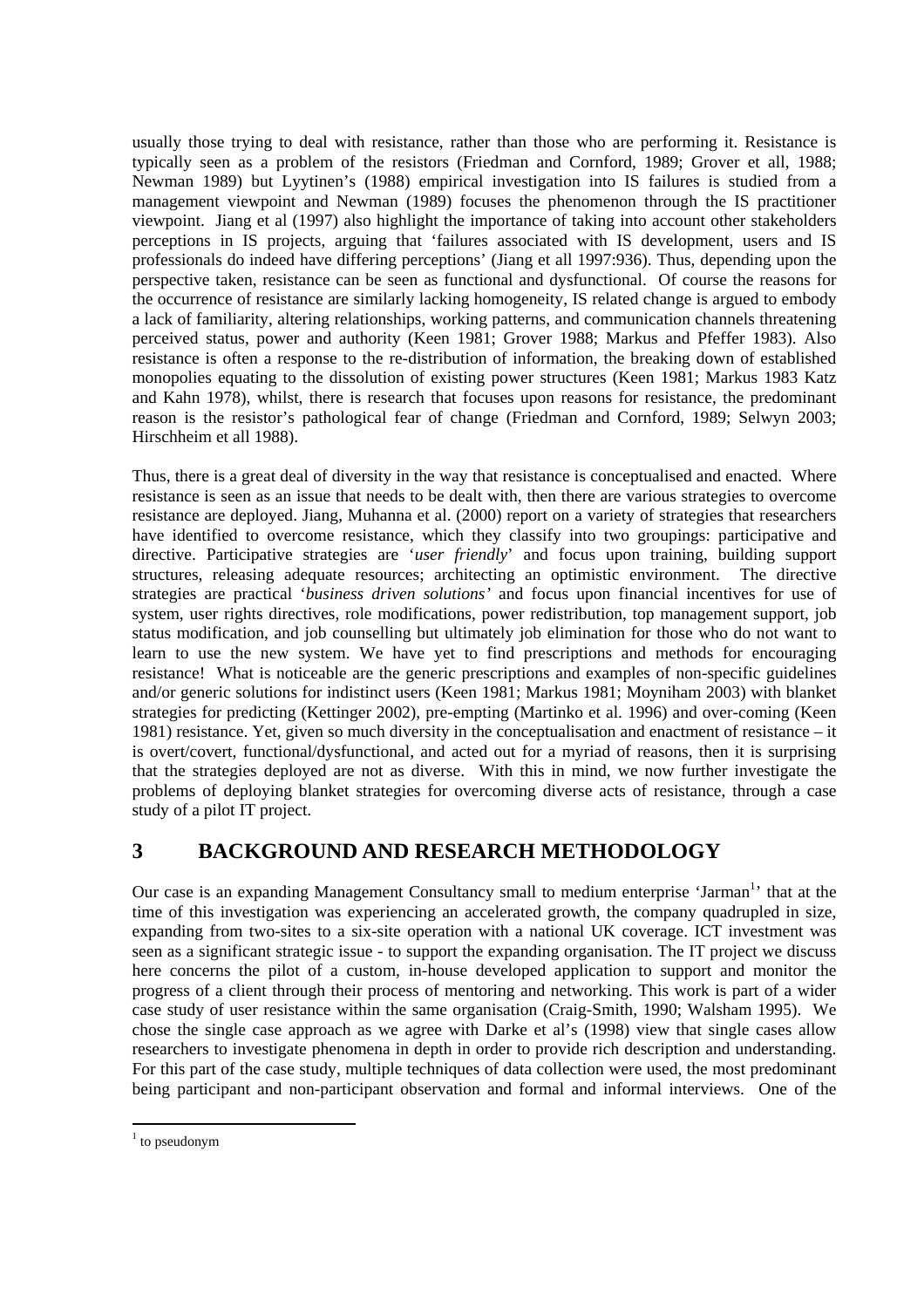researchers was based on site full-time as a researcher for two years as part of a Teaching Company Scheme. Another researcher attended the organisation in support of the project at least one day per week for the two years – we were highly engaged researchers (Nandhakumar and Jones, 1997). We both observed and participated in the project from the requirement gathering stage and through to implementation and attempted use. This enabled very rich insights - as each version of the pilot scheme was presented reactions and responses were gathered. Once the pilot scheme became live, the mandatory activity was monitored on a daily basis in addition the accumulating diverse resistance strategies deployed. In addition historical documentation was made available together with unlimited access to the new client tracking system documentation. A thorough contextualisation exercise was enabled which lends this empirical data more depth as interrelationships and behavioural patterns could be observed. What this investigation allowed us to witness was the termination of the pilot scheme due to user resistance success. This study presents the opportunity to observe a multifarious user group resisting technology induced change and also provide empirical evidence as related to the utility of the blanket prescription so often put forward by those theories that conceptualise resistance as pathological, problematic and unnecessary rather than symptomatic, educational and useful. Attention has been exerted in developing the case data in more depth to ensure that readers may achieve a genuine empathy with the organisational actors involved. The authors are aware that this may result in allocation issues in other components of the research process to be perceived as 'gently' lacking for more description but in this instance the case data is highly relevant in justifying the overall argument.

#### **4 CASE STUDY FINDINGS**

Jarman is a management consultancy that works with senior executives to find them new roles when they have been made redundant. It does this through processes of mentoring and networking facilitated by a personal executive career consultant. This working relationship between consultants and Jarman is very informal with clients being allocated on an as and when basis. It is a mutually dependent relationship where the implicit and explicit connections blur because once the client procedure starts and the initial basic contact and contract details have been recorded and centrally stored, the continuing client information is stored by and kept externally with the consultant. The rationale has always been that client information maybe of a sensitive nature so should be stored securely but this procedure is becoming problematic as the company expands and the client base grows. In order to manage the existing process, regular updates (were supposed to be) submitted by the consultants (either by e-mail, written and sometimes verbally) to administrators for entry onto the client system. The process is and always has been problematic because of the tension between Jarman management needing progress data about clients and consultants not wanting to give too much information away. It was felt that situation required investment, not a simple financial infusion but time for changes to embedded ad hoc working practices. A decision was made, reluctantly but perceptively by the Managing Director to further develop the existing IT support and in doing so centralise and formalise the process. Once those changes had been established and accepted a second stage was planned, to enable consultants to securely enter client details directly onto the system. An enterprise wide package was being selected for implementation in a years' time and thus, there was a twelve month window to undertake preparatory incremental change. A pilot scheme was set up, newly designed forms, training sessions, written guidelines and improved reporting functionality was added to existing client system. The team conducting the pilot were available on a daily basis for all the stakeholders involved in the client process and update the MD on a fortnightly basis. Our investigation centres on examining how a diverse user group reacted to the pilot which involved altering a decade of embedded working practices.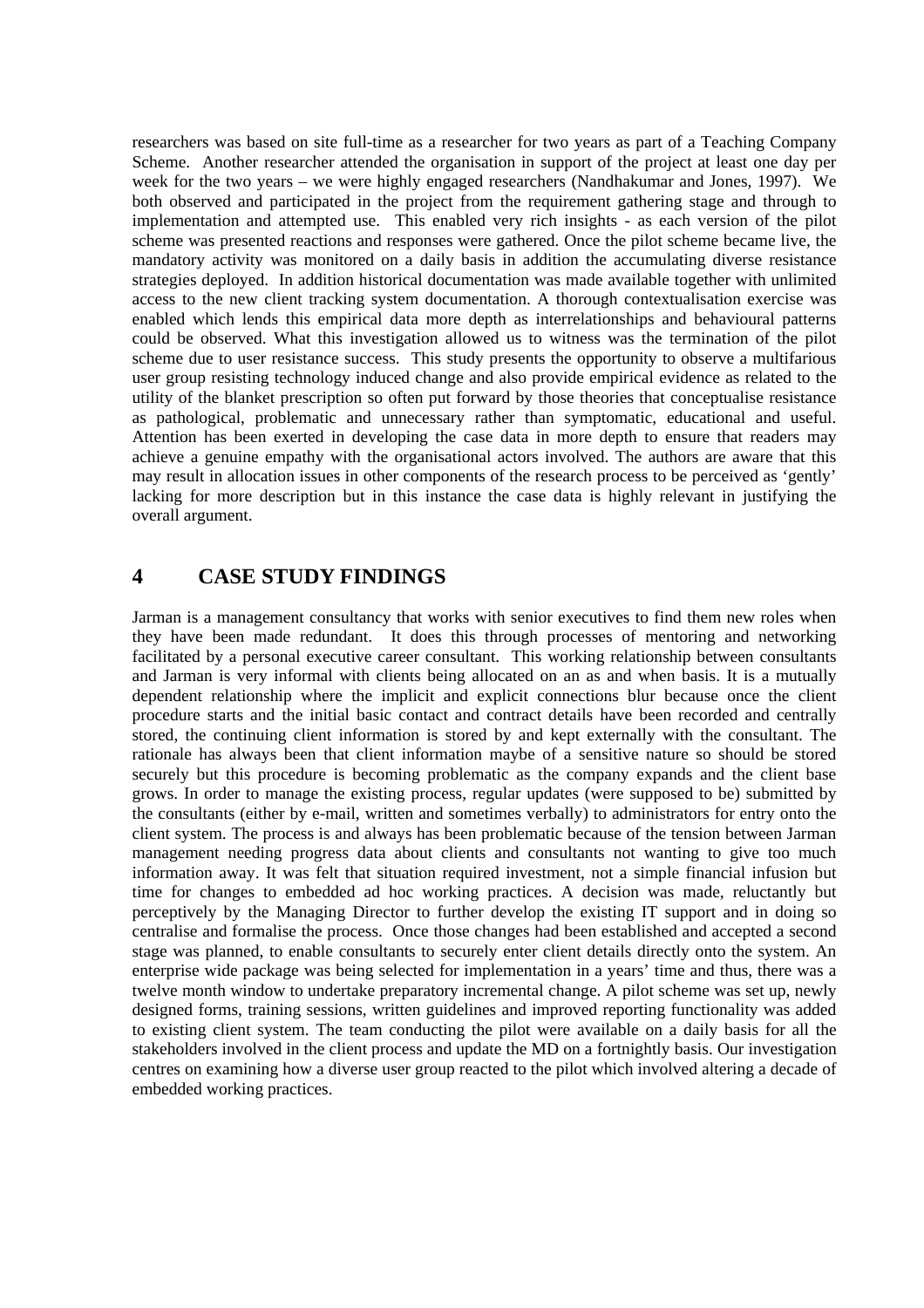## **5 THE ORGANISATIONAL ACTORS**

The users included a broad spectrum of staff from the administrative, through middle management and to director level. Each had agendas, concerns and dilemmas when confronted with mandatory involvement in the pilot project. Table 1 below details the organisational actors' roles with respect to the existing system and what was required of them throughout the pilot study and the hieratical status that they hold. The timings of the pilot study were flexible because an objective was to alter embedded behaviour and it was a mutually agreed that a rigid timeframe maybe too restrictive. However, the pilot was not a new idea sprung upon the actors, there was documentary evidence that discussion and meetings had taken place for over the last decade of how to capture client data. Senior Management were aware that opposition and confrontation would be the universal response to the planned changes. This was confirmed by the reaction of the actors involved in the requirement gathering stage and reiterated when the Administrator reported that from the onset the pilot was being avoided. In response the MD devised a naming and shaming strategy in an attempt to overcome resistance and ensure that the pilot would be a success. The naming and shaming strategy worked as follows. Under the direction of the MD, the Administrator was given a form by the project team which contained key milestones in the provision of service provided to clients. These milestones were linked to particular organisational actors. The administrator was instructed to report anyone who did not complete, or, inform her that they had completed any given milestone, as it should be. On a weekly basis this 'report' was made into a list and given to the MD. He would then circulate that list throughout the company, via e-mail, to all staff and external consultants thus naming and shaming people who were perceived as resisters. The strategy continued for 4 weeks and it was discontinued at this point as everyone had been named. The strategy had not worked as people were still resisting en-mass, the use of the modified system. We will now explore further why the strategy failed and the resistors succeeded by considering particular organisational actors responses to the naming and shaming strategy. In ease case we begin by explaining their role as related to the system and consider what they are resisting, why and how. We then highlight why the blanket strategy of naming and shaming didn't work.

| <b>Organisational Actors</b> | Current role with the existing system       | Role in the pilot study                  |
|------------------------------|---------------------------------------------|------------------------------------------|
| Administrator                | Role involved keeping database current,     | Monitor the usage of pilot system,       |
| (supporting role to Sales    | often required to answer analytical         | report and collect instances of misuse.  |
| Director and                 | requests, maintain factually correct data   | The role was to police all activity,     |
| Consultants, no              | for monthly board reports.                  | naming individuals that did not conform  |
| managerial                   | They currently enter key data onto a        | which meant reporting more senior        |
| responsibilities)            | database from paper forms, e-mails,         | people to their superiors (Not a natural |
|                              | verbal instructions and personally seeking  | role but some enjoyed the power)         |
|                              | data directly from clients                  |                                          |
| <b>Management Director</b>   | Little input but as the founder was closely | If Administrator was police then the     |
| (MD)                         | involved with the current design so         | MD was judge, jury and executor          |
| Reporting only to the        | demonstrated parochial issues               |                                          |
| Chairman of the Board)       |                                             |                                          |
| Consultants                  | Supplying data to administrator via a       | The pilot study was an attempt to        |
| Self Employed but            | paper based form which should be            | change working practices by              |
| highly respected a           | completed with the client on the first      | encouraging the release of client data,  |
| <b>Managing Consultant</b>   | meeting (this then triggers the financial   | the timely inputs of data and ultimately |
| representing them on         | process and an invoice should be sent to    | exposure to new process of data entry    |
| the Board)                   | the clients previous employer)              | but firstly paper based                  |
|                              |                                             |                                          |
| <b>Sales Directors</b>       | Their role is to conduct the introductory   | Meet with the client and start the (NCF) |
| (Reporting to a              | client meeting and start the New Client     | must include client program. This is     |
| Regional Director but        | Form (NCF), which also includes the         | where they stop contact with the client  |
| hold position on the         | client's details and also importantly the   | (there are many instances of NCFs not    |
| Board, also Head             | product which has been sold. This           | being started so no -one is aware that   |
| specialist interest          | ultimately determines the length of time,   | the client is requiring consultancy      |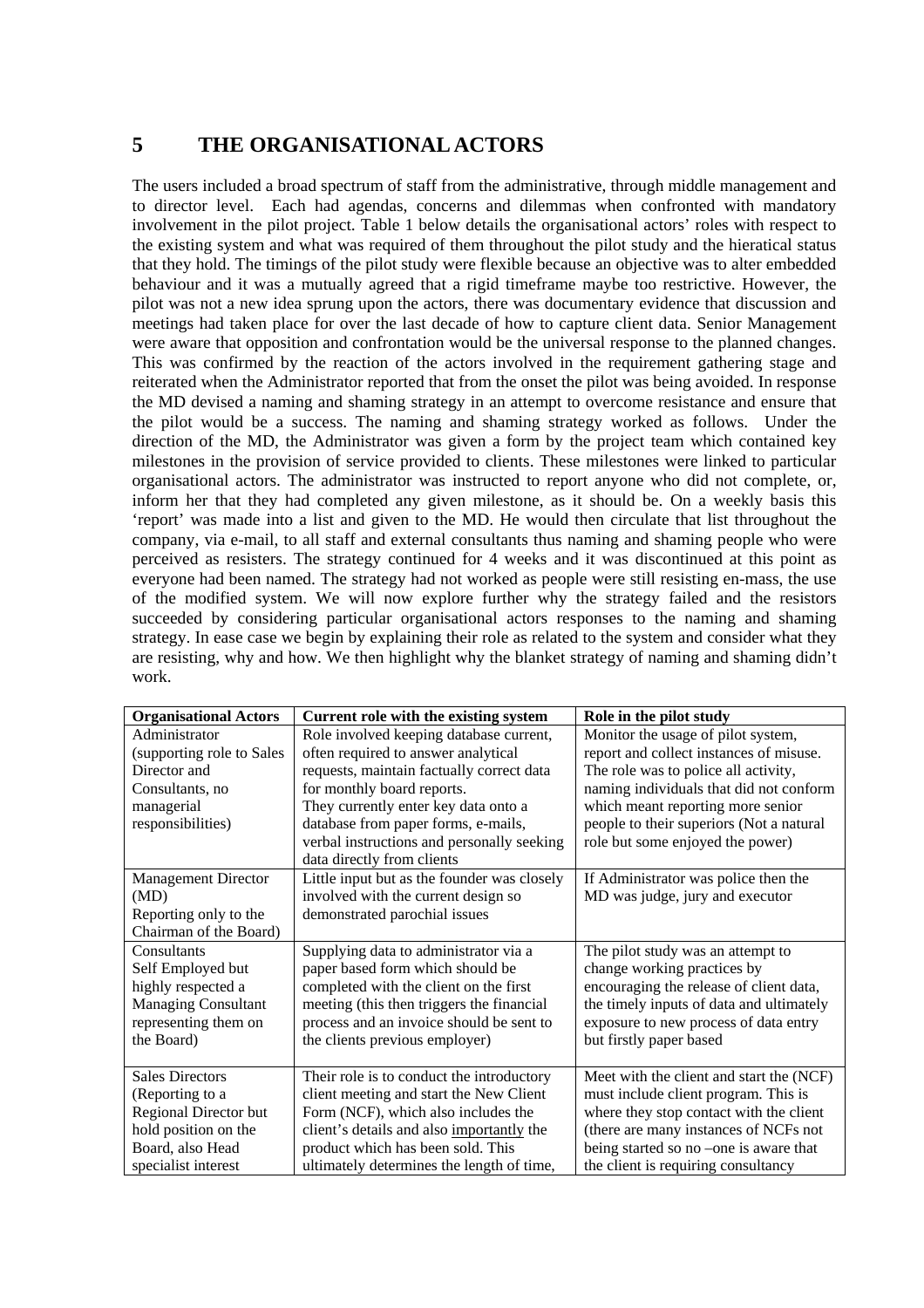| groups)                           | which band of research activities, the<br>class of care | sessions |  |  |
|-----------------------------------|---------------------------------------------------------|----------|--|--|
|                                   |                                                         |          |  |  |
| Takle 1. Hatangganggun ugan gugun |                                                         |          |  |  |

Table 1: Heterogeneous user group

#### 5.1 The Administrator

Historically, the administrator was the member of staff who usually inputted new client data into the existing database. The data came from a new client form that was completed by a consultant and handed to her. With the implementation of the pilot, additional data also had to be input into the system, and moreover, consultants were expected to input there own data wherever possible. The administrator resisted the pilot for a number of reasons because she had to input extra data into the system and her power base was being eroded. These were points of resistance because a) she had to undertake additional work and b) because, prior to the pilot, she was the only person in the organisation that had access to client data on the computer. The implication of the latter being, that her role might eventually be made redundant or changed significantly, particularly as related to the downgrading of her status. In terms of her resistance strategy, she vocalised, and exaggerated, the instances of incorrect data entry by others, and continually highlighted the fact that other people could cause big problems if they were allowed access to the system. Thus she created an atmosphere of uncertainty surrounding the pilot. The blanket prescription of naming and shaming did not over come her resistance activities because her role she wanted to put the data in so she was never going to be shamed. Indeed, she compiled the naming and shaming list, and this actually supported part of her strategy of resistance – to show that other people being involved would make the system fall down.

#### 5.2 The Consultants

This group of actors were powerful members - being self-employed allowed them some protection from company protocols. New clients were matched with consultants based on their skills and expertise and they were paid monthly usually regardless of how often they met with the client, payment ending once the client became recruited. The majority of client data related to, collected during and required for the recruitment campaign was stored off-site with the consultants, they submitted monthly reports about their clients to the Administrator and she inputted the data onto the existing system, but this was on an ad-hoc basis, in different formats and any immediate client updates was usually only collected verbally. However, the pilot required all client-consultant recruitment activities, CV, networking, speculative letters, and such details to be captured and that all client meetings be logged centrally. The Consultants resisted the perceived monitoring, they did not want their client-consultant activities scrutinised. Currently **they** were managing the recruitment campaign, and they did not want to share their knowledge or expertise. They resisted the pilot because there powerful positions were under threat and they were also required to contribute to this threat by imputing the data themselves. Reasons for resistance were apprehension of a reduction in power and perceived status, a dilution of their knowledge, the current private client relationship was to become public and all meetings logged which may impact on their fees if the quota was not met. Moreover many of them anticipated having to do what they saw as the non-paid 'secretarial' work of inputting data into the 'final' enterprise system and this was not part of their role. There was also a real fear of the new technology, the consultants were predominately near retirement age and some were IT literate. Conspiring with each other, the Consultants became a imposing force, adding extra alarmed voices by highlighting inadequacies and shortcomings of the pilot and the new procedures, by questioning the confidentially and security risks of centralising highly sensitive private data. The Consultants tactic was to ignore initial attempts to demand this information of them until they were directly asked or coerced into to providing it (that is, potentially through loss of client contracts). However, the pilot scheme dissolved before this stage was reached in earnest. A further tactic was avoidance and distraction by creating a chaotic problematic situation when they seemed to be attempting to enter data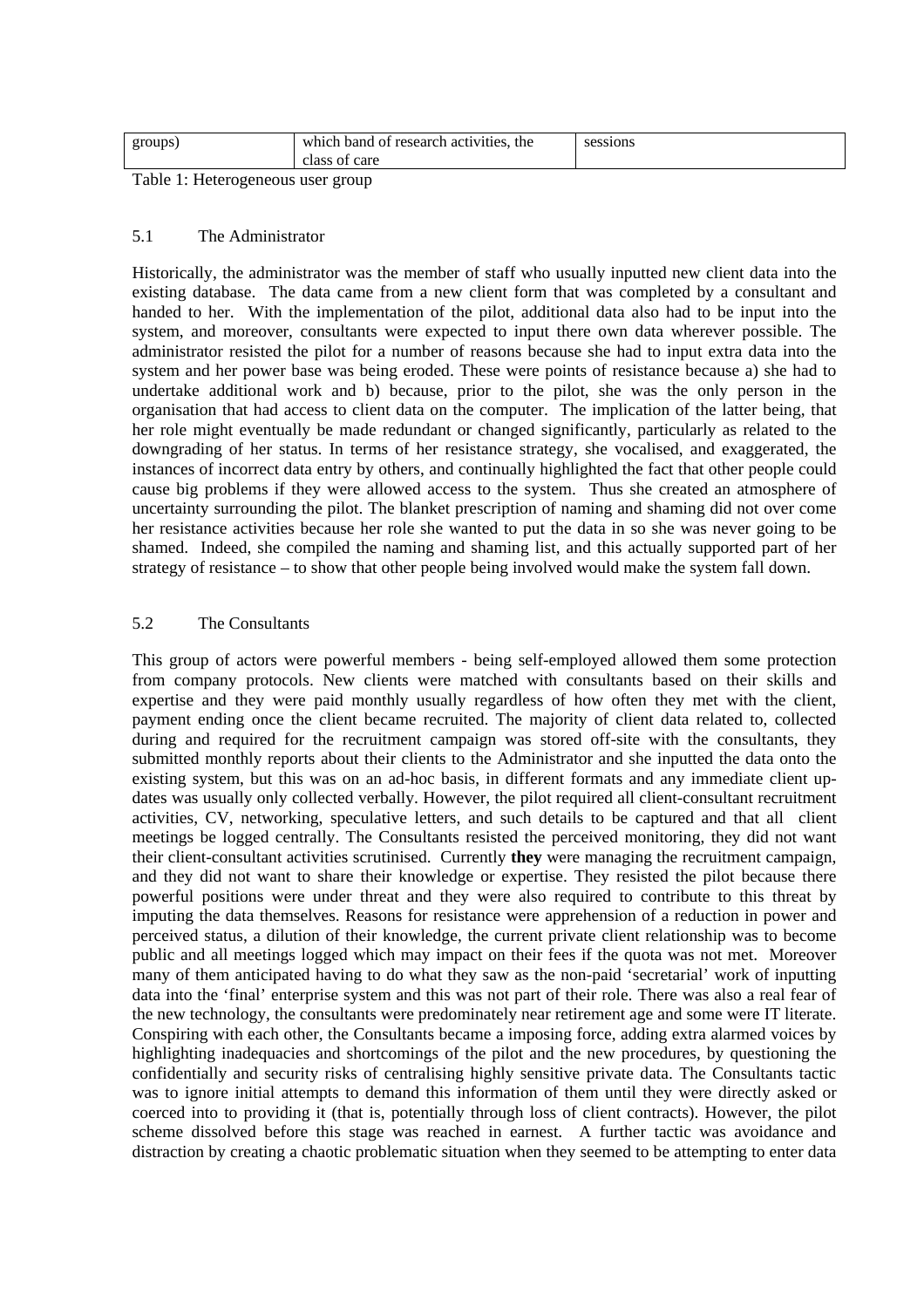onto the system . This was helped enormously by the fact that Consultants had to share PCs with parttime staff members. Thus, they claimed they could not access the system when they needed to, and that when they did, it didn't work. They also began to demand formal training (which they new would take time and resource to organise). In addition, increasingly, the Consultants arranged meetings away from the office to further avoid confrontation regarding the pilot. The name and shame strategy failed predominantly because, the consultants could not be shamed into entering the data, because they were self employed (and in fact many also worked for one of Jarman's competitors). Thus, the consultants were empowered not to respond to this kind of coercion. Moreover, an added difficulty for the MD was that most of the consultants were nearing retirement age anyway, and so would not have been so worried had more extreme measures been taken, such as non-renewal of contracts. The consultants, in short, would not be intimidated because of the balance of power relations between them and those at Jarman.

#### 5.3 The Sales Directors

The Sales Directors' roles in the client tracking process was to conduct an introductory meeting with the new clients and match them with a Consultant. This involved arranging a meeting at the company premises where they would start a new client record. Basic contact data was collected alongside the details of what service level the client purchased. This data collection was very informal, sometimes completed on a paper and handed to the Administrator for inputting. Sometimes it was e-mailed but in some cases the Administrator would be told to collect the required information on the second client visit as the Sales people were to busy at the introductory meeting. This might mean the client services team did not find out about a new client for some times leading to a delay in service provision. The pilot was supposed to deal with this problem. However, The sales team were Directors so there was an immediate resistance to the requests that formalised the structure of their work. Moreover, the anticipated extra workload of populating the pilot with mandatory data was completely frowned upon because of the additional work and the fact that many were not IT literate. A further issue was that the directors did not want explicit details of the deals made between themselves and the client being publicised via the system because although services were standardised variations in pricing and the configuration of the service was done at the client level based on what the sales director thought it would take to finalise the deal. This kind of knowledge was very much a source of power for this group. Finally, the sales directors deemed themselves above data entry activity, seeing it as secretarial work. Moreover, the were completely against the idea of being policed by a subordinate staff member. The Administrator who was appointed the person to 'police' the pilot was placed in a dubious position having to inform on her superiors to their superiors. The name and shame strategy did not work with the sales directors primarily because they were senior members of staff who felt they could legitimately resist. However, because these were senior staff their position was used to avoid being named and shamed by resisting covertly as well as overtly. These staff made the Administrator enter their data for them. Ironically, the Administrator was happy to do this as it supported her, in her resistance strategy. Yet, even if she had not been happy to do this, it is likely she would have done anyway – because they were her superiors.

#### 5.4 Discussion

We have provided insights into the organisational actors' motives and mechanisms for resisting and also insights into why the name and shame strategy did not work. We show that there is diversity in what these actors were resisting, why and how. This analysis goes someway to explaining why the blanket strategy failed. In summary, the blanket prescription strategy did not allow for any demarcation of the actors involved in resistance activities nor did it attempt to facilitate an understanding of *why* these senior professionals, external Consultants and administration staff resisted. The case of the administrator demonstrates how a strategy for overcoming resistance might actually be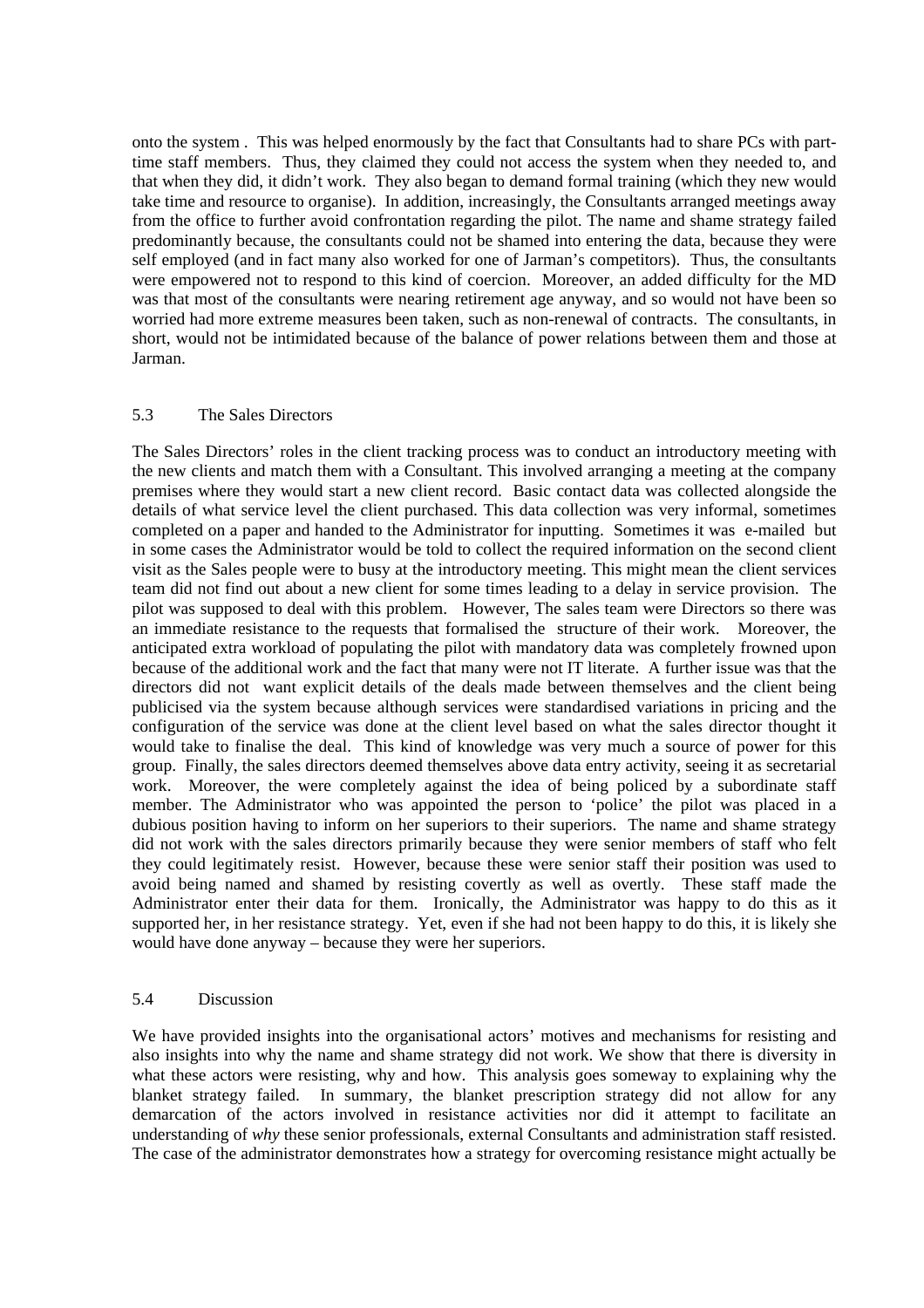consistent with, and even reinforce a certain individual, or groups resistance strategy. The more people who were listed on the naming and shaming list, the better for the administrator as it supported her view that the system should be left to her. The underlying assumption was that the existing system worked, why change it? The case of the consultants shows how some groups may not respond to a particular strategy because they are not intimidated by it. Underlying a lack of intimidation of course, are a complex set of power relations which the name and shame strategy just did not take account of. This was also the case with the sales directors. However, the case of the sales directors also illustrates the fact that the name and shame strategy really was configured for overt resistance – the obvious behaviours associated with NOT using the new system. It did not account for covert resistance where the sales directors avoided being named and shamed by passing their work over to the Administrator. Combined, the cases also show how, intended or otherwise, diverse acts of resistance might reinforce each other. The sales directors passing their work to the administrator, the consultants' protests regarding the problems of the system and their demands for training all went some way to supporting the Administrator in her efforts to keep existing practices. In the end, all of the strategies worked as the pilot was withdrawn, temporarily at least.

## **6 CONCLUSION**

Resistance is clearly a strategic consideration in any IS project and there is a pressing need to understand the area further. There is need for a broader perspective of this multifaceted phenomenon and a continuing insistence from academia that a better understanding of resistance will lead to enhanced, informed strategies for working with it (Markus 1983; Lauer and Rajagopalan 2003). Prior work recognised diversity in the conceptualisation and enactment of resistance, yet it appears that strategies for 'dealing with' resistance as prescribed in the literature, and deployed in practice (as our case shows) seem to lack sufficient attention to this. We have therefore investigated this matter further and have offered insights into the failure of a blanket strategy deployed to overcome diverse resistance strategies. The result being the 'failure' of a pilot project and claims of success for the resistors. How long lived this will be remains to be seen, the company in question is in the process of deploying the enterprise system. The purpose of this paper is descriptive rather than prescriptive which why there are no specific guidelines or recommendations emerging from the case study findings. However, in sum, it is clear that when attempting to answer the why and how questions of IS resistance, attention should be given to the heterogeneity of user groups and their responses to different aspects of IS development, which will only contribute to a richer understanding of the phenomenon.

## **7 REFERENCES**

- Al-Gahtani, S. S. and M. King (1999). "Attitudes, satisfaction and usage: factors contributing to each in the acceptance of Information Technology." Behaviour & Information Technology 18(4): 277- 297.
- Amoako-Gyampah, K. (2004). "ERP implementation factors: A comparison of managerial and enduser perspectives." Business Process Management Journal 10(2): 171-183.
- Ashforth, B. E. and Mael. F. A. (1998). The Power of Resistance: Sustaining Valued Identities. Power and Influence in Organizations. R. M. Kramer and M. A. Neale. London, Sage: 89-120.
- Barki, H. and Huff. S, (1985). "Change, Attitude to Change and Decision Support System Success." Information & Management 9: 261-268.
- Brown, S. A., A. P. Massey, et al. (2002). "Do I really have to? User acceptance of mandated technology." European Journal of Information Systems 11: 283-295.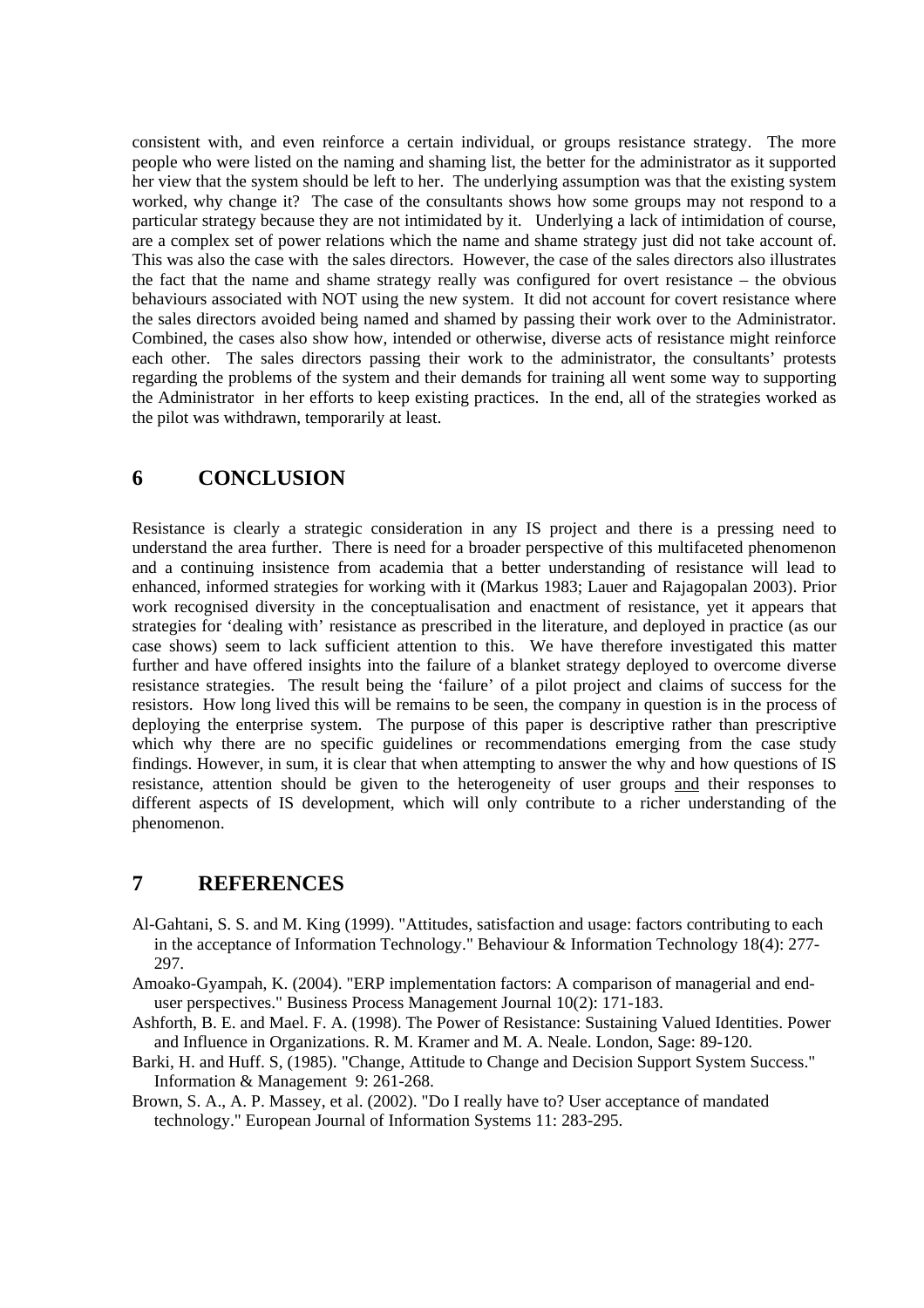- Butler, T, and Fitzgerald, B. (1997) "A Case Study of User Participation in the Information Systems Development Process." Proceedings of the 18th International Conference on Information System, Atlanta, Georgia, USA: 411-426
- Craig-Smith, N. (1990). "The case study: a useful research method for information management." Journal of Information Technology 5: 123-133
- Darke, P. Shanks, G., and Broadbent, M. (1998). " Successfully completing case study research: combining rigour, relevance and pragmatism" Information Systems Journal, 8(4): 273-289
- Davis, F.D (1989). "Perceived usefulness, perceived ease of use and user acceptance of information technology." MIS Quarterly 13(3): 319-340
- DeLone and McLean. (1992) "Information systems success: the quest for the dependent variable Information system research." 3(1): 60-95.
- Dickson, G. and Simmons, J. (1970). "The Behavioural side of MIS: Some Aspects of the People Problem." Business Horizons. August: 59-71.
- Doolin B. (2004). "Power and resistance in the implementation of a medical management information system." Information Systems Journal 14: 343-362.
- Friedman, A. L. and Cornford, D. S. (1989). Computer Systems Development: History, Organization and Implementation. John Wiley and Sons, Chichester.
- Gabriel, Y., Fineman, S. and Sims, D. (2000). Organizing and Organizations, 2nd ed. Sage Publications, London.
- Grover, V., Lederer, A, and Sabherwal, R. (1988). "Recognizing the Politics of MIS." Information and Management 14(3): 145-156.
- Howcroft, D. and M. Wilson (2003). "Paradoxes of participatory practices: the Janus role of the system developer." Information and Organisation 13: 1-24.
- Hirschheim, R. and Newman M. (1988). "Information Systems and User Resistance: Theory and Practice." The Computer Journal 31(5): 398-407.
- Jiang, J., Klein, G., Balloun. J. and Crampton, S., (1998). "Systems analysis' orientations and perceptions of system failure." Information and Software Technology 41: 101-106.
- Jiang, J., W. Muhanna, et al. (2000). "User resistance and strategies for promoting acceptance across system types." Information & Management 37: 25-36.
- Katz, D. and R. L. Kahn (1978). The social psychology of organisations. New York, John Wiley.
- Keen, P.G.W. (1981). "Information Systems and Organizational Change." Social Impacts of Computing 24(1): 24-33.
- Kettinger, W. J. and C. L. Choong (2002). "Understanding the IS-User Divide in IT Innovation." Communication of the ACM 45(2): 79-84.
- King, N. and Anderson, N (1995). "Innovation and Change in Organizations." Routledge, London.
- Kling, R. (1980). "Social Analyses of Computing: Theoretical Perspectives in Recent Empirical Research." Computer Surveys 12(1): 61- 110.
- Kujala, S. (2003). "User involvement: a review of the benefits and challenges." Behaviour & Information Technology 22(1): 1-16.
- Lamb, R. and R. Kling (2003). "Reconceptualizing Users as Social Actors in Information Systems Research." MIS Quarterly 27(2): 197-235.
- Lauer and Rajagopalan (2003)" Conceptualization of User Acceptance and Resistance in System Implementation Research: A Re-examination of Constructs." Working paper
- Lyytinen,K. (1988). "Expectation Failure Concept and Systems Analysts' View of Information System Failures: Results of an Exploratory Study." Information & Management 14: 45-56
- Marakas, G. M. and S. Hornik (1996). "Passive resistance misuse: overt support and convert recalcitrance in IS implementation." European Journal of Information Systems 5: 208-219.
- Markus, L. (1983). "Power, Politics, and MIS Implementation". Communication of the ACM 26(6):430-444.
- Markus, M.L.. and Pfeffer, J. (1983) "Power and the Design and Implementation of Accounting and Control Systems." Accounting, Organization and Society. 8, (2-3): 205-218.